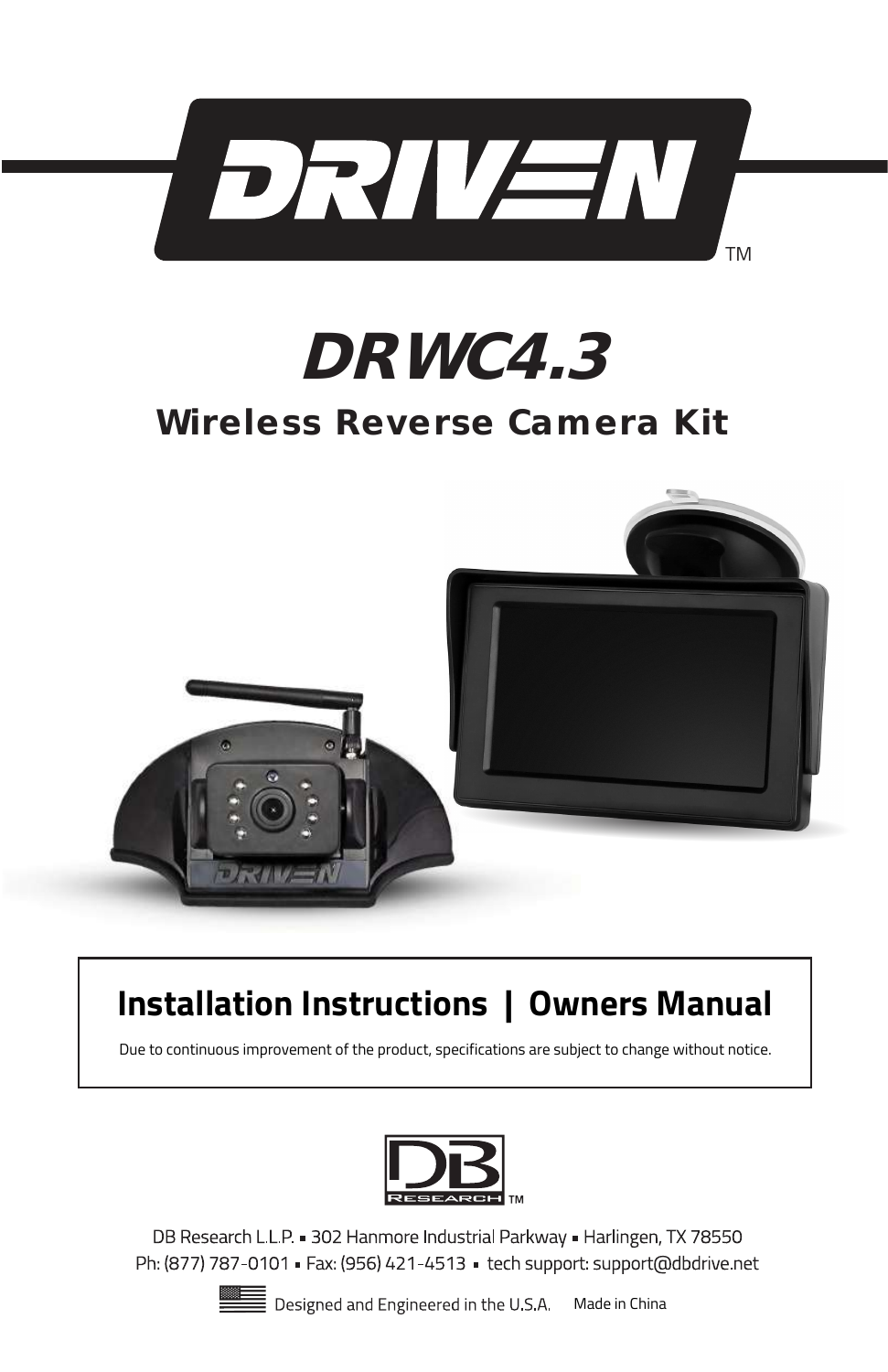| <b>SPECIFICATIONS</b>      |                         |
|----------------------------|-------------------------|
| Monitor Type               | 4.3" Anti glare TFT-LCD |
| <b>Monitor Resolution</b>  | 640 x 480               |
| Wireless Range             | 150 ft.                 |
| Camera View Angle          | 120* Horizontal         |
| Operating Voltage          | 12/24V                  |
| <b>Working Temperature</b> | $-4*$ to $+150*$ F      |
| <b>Weather Rating</b>      | IP67                    |



Congratulations on purchasing the Driven™ DRWC4.3 wireless reverse camera system. This system uses the latest technology available to ensure that it is durable, reliable and can provide a clear image of the view behind your vehicle while reversing. This product uses the latest digital technology to ensure durability and simple DIY installation.

#### **FEATURES**

- 4.3" High Definition TFT LCD Monitor with Anti-glare Shade
- Weatherproof IP67 Reverse Camera with 120 Degree viewing Angle
- Wireless Camera Uses a Digital Signal that can be transmitted for Long distances, Suitable for RV Vehicles
- 12/24V DC Power Supply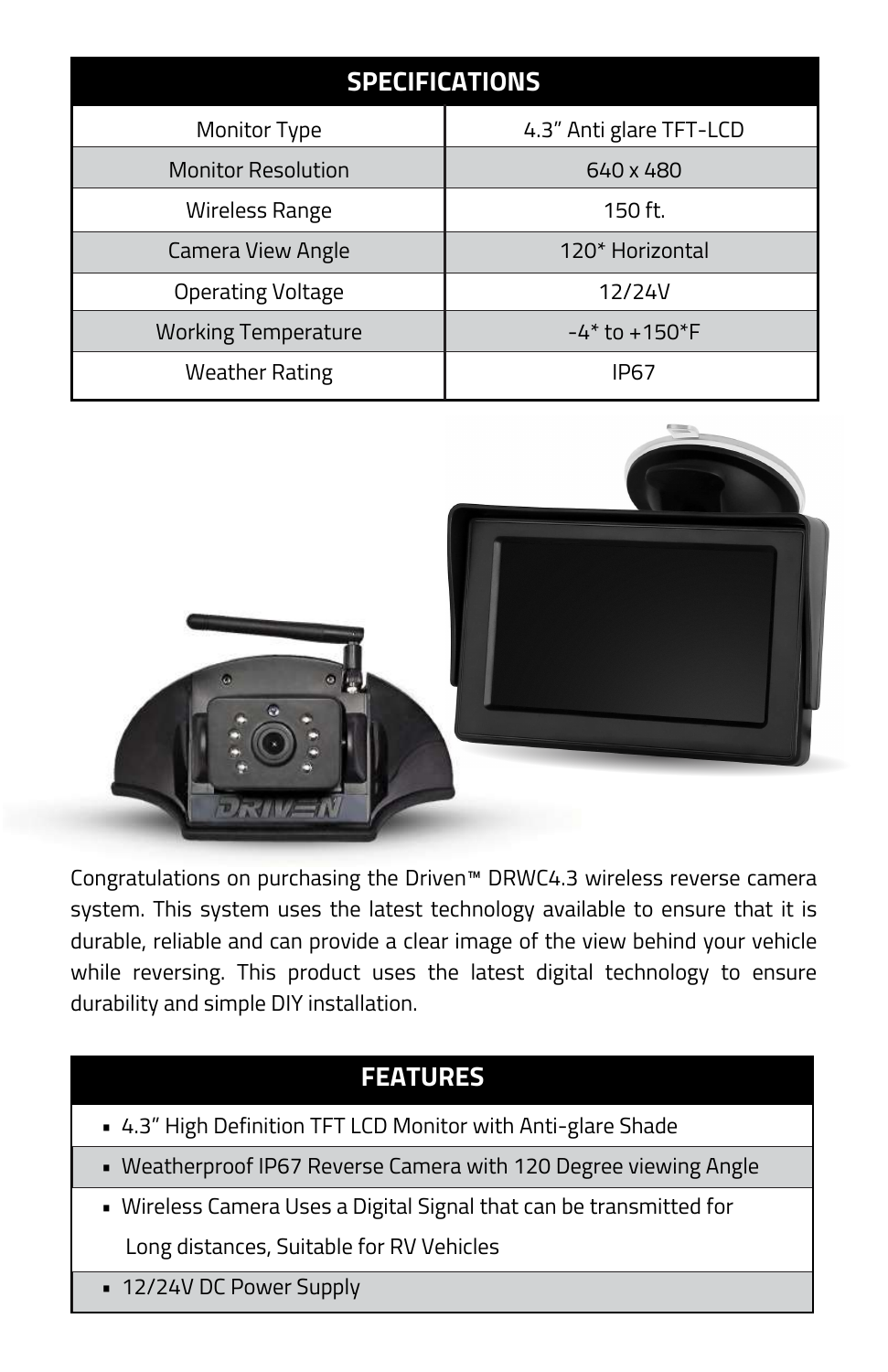Please familiarize yourself with these instructions before starting your installation.

#### **MONITOR INSTALLATION**

**1)** Find a suitable location on your dashboard or window screen for your monitor. Please ensure it is in a location where it is easily viewable and does not disturb your vision of the road while driving.

**2)** Clean the location that you have decided to place the monitor to ensure that it is dust and grease free ( it is recommended to use alcohol wipes to do this)

**3)** Mount the monitor base using the supplied suction cup.



The Monitor is equipped with a cigarette lighter plug that can be easily inserted into the cigarette lighter socket in the vehicle.

### **STANDARD OPERATION**

After the monitor and camera have been successfully installed and paired (if required), turn the ignition key on ensuring the RED power button on the monitor cigarette plug is switched on, View the image from the camera on the monitor. If no image is visible, check all wiring connections are securely fastened. If the image displays properly, please follow the instructions below to adjust your screen settings: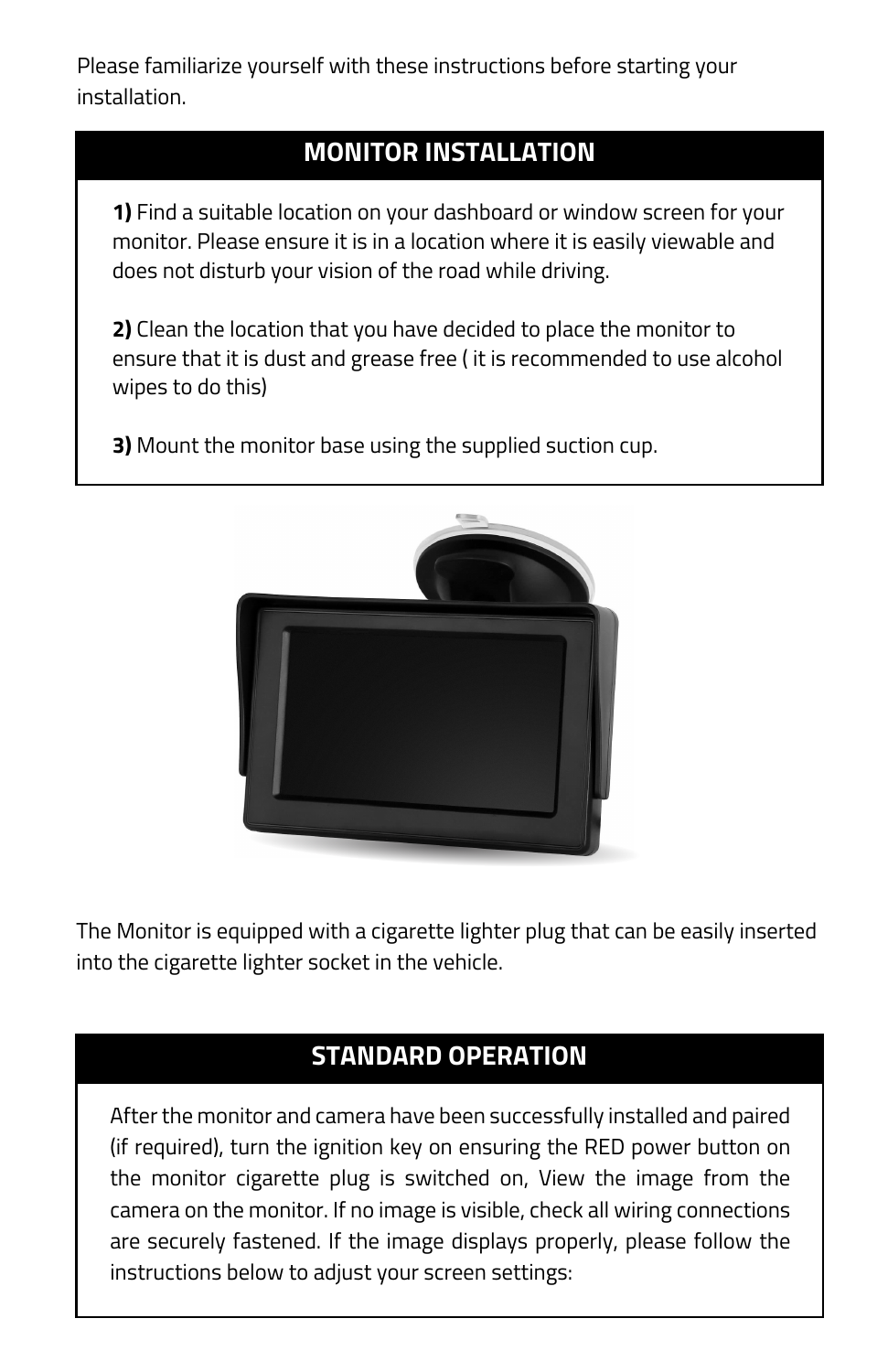

## **WIRELESS CAMERA INSTALLATION INSTRUCTIONS**

#### **Thank you for your purchase of the DRIVEN DRWC4.3C wireless camera.**

Proper installation of the Camera is critical to the overall view you will be able to see from your in-cab **DRIVEN DRWC4.3M** wireless monitor. In most cases the rear-view camera mount on an RVs is mounted just below the rear top clearance lights. If your clearance lights are too low, this shouldn't be a problem, simply plan to for installation of the camera at the highest point of the rear outer panel of your RV.

Most modern-day RVs are prewired with a 12v DC power supply cable that hidden behind a camera mount cover. If this is the case, simply remove the 4 mounting screws off the pre-mounted base, connect the simple 2 wire red and black cables to the new harness and replace the complete mount and base with the **DRIVEN DRWC4.3C** camera by screwing it down securely with the previously removed screws.

In the event that your RV or trailer does not come prewired with a 12v DC power supply at the desired location , you will have to carefully run a power supply cable to the location on your RV were you wish to mount your camera system. Plan your wire route for under the RV trailer . Be sure to avoid areas that could be affected by heat or abrasion. Make sure to properly fuse the power supply cable at its origin.

Once the camera is powered up , follow the pairing instructions provided with the **DRIVEN DRWC4.3M** wireless monitor. Align the camera and test the angle of the view. Make sure to adjust the angle several times to check your options. Once you have chosen the specific angle for the camera you are good to go.